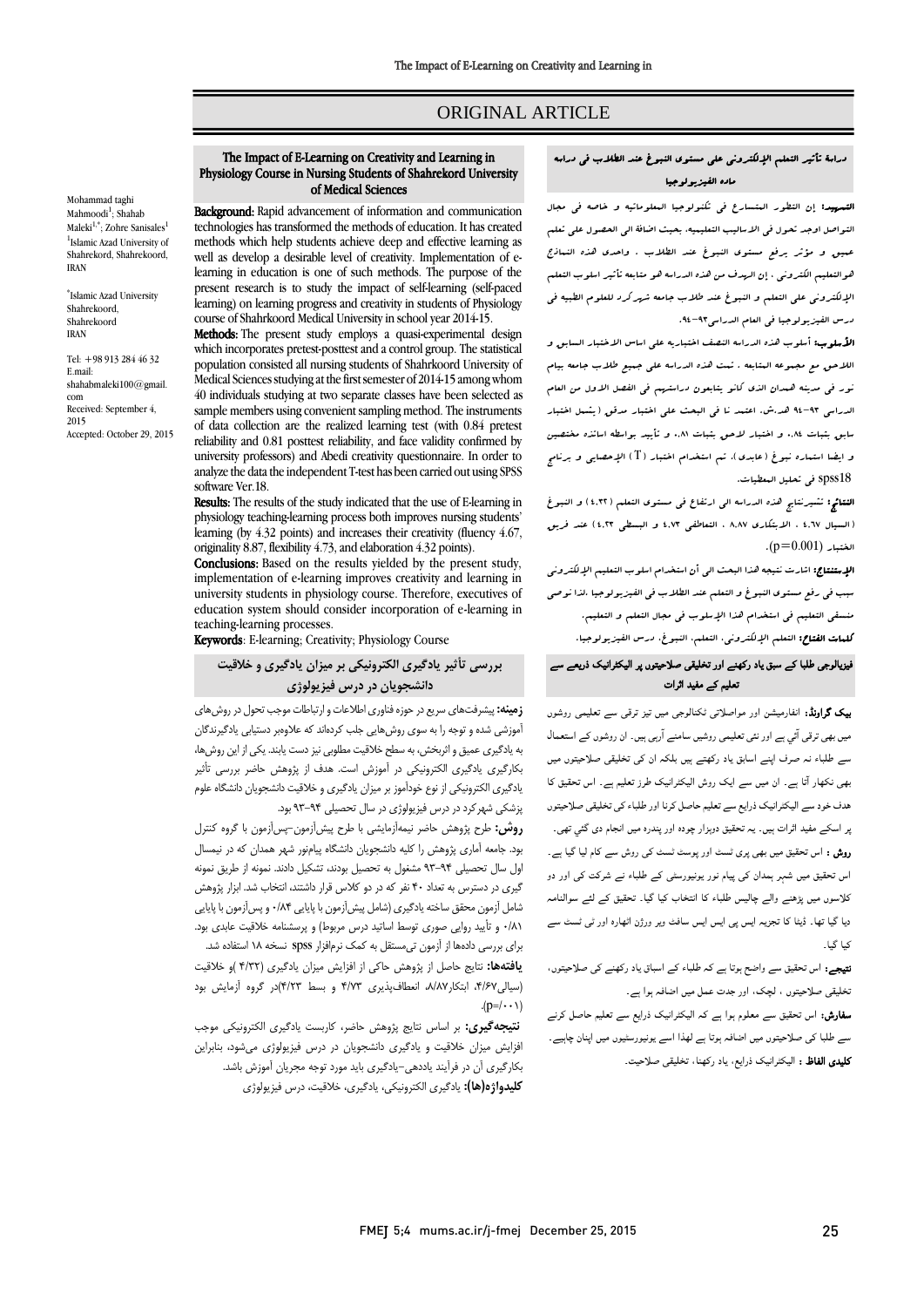### **INTRODUCTION**

Higher education as a very important institution of education system can have a magnificent impact on university students' intellectual process, mental ability, learning methods, and creativity so that they can proceed with critical and progressive thinking and provide solutions to current problems.

Today, university students need to enhance their creative process in order to establish new ways of thought and move forward to a developed society (1). Emergence of creativity requires an appropriate background for development. In order to develop such a capability, the obstacles and barriers should be identified and studied so that the background for cultivation of creativity on all students is properly set (2).

Numerous studies have suggested that creativity can be cultivated; it is known to be more of an acquired characteristic rather than an inherited one. Torrance (1974) analyzes creativity as being consisted of four basic elements: fluency, originality, flexibility, and elaboration (3).

Bentley (2002) defines creativity as application of knowledge and skills in new ways in order to achieve valuable results (4). Saki (2001) defines creativity as a combination of personal or collective thoughts and solutions in a new method (5).

Modern education systems should train individuals who are able to understand today's complex world and can be creative and original in its management and leadership. Implementation of e-learning in teaching-learning process is a way to realize this goal. Horton & Horton believe that in a broad definition, e-learning or electronic education is the use of web-based and internet technologies by any possible means in order to create learning experiences.

E-learning requires providing equal, free, and searchable access to educational curriculum and development of a dynamic educational environment for all social classes everywhere. It is the optimization of methods of presenting lessons in order to initiate deeper and more serious learning. As opposed to traditional education, such an educational environment gives the individuals the opportunity to acquire knowledge and information to their personal full capacity (6). E-learning is defined as a system based on technology, organization, and management which bestows upon the students the ability to learn via internet and facilitates their learning (7). Also Wanting et al. define e-learning as acquisition of the disseminated knowledge using electronic devices (8).

All in all, it can be said that e-learning refers to the use of systems of electronic education such as computer, internet, multimedia disks, electronic magazines, virtual newscasts, and etc. whose purposes are to reduce time and expenses and achieve better, faster, and easier learning. Through fundamental transformation of concepts of traditional education, learning based on new information technologies has been able to overcome defects in education systems and create fundamental revolutions in education. With the use of virtual space in learning, new and efficient methods of learning can be achieved. The reason behind the use of information and communication technology in learning is

better and faster education. Employment of information and communication technologies in education has created a new mode of learning which does not require physical attendance; hence, learning has been made possible in environments other than classrooms (9).

Emergence of new theories of teaching and learning has made the education to shift from being teacher-oriented to being student-oriented. Moreover, growth and evolution of new communication devices has enabled modern man to fresh methods of teaching and learning and break free of time and space barriers and keep on learning in any time and place according to his needs and demands (10).

Negash & Wilcox (2008) suggest that there are six different types of e-learning. These six types are presented below:

1. E-learning with Physical Presence and without Ecommunication (face-to-face)

2. E-learning without Presence and without Ecommunication (self-learning)

3. E-learning without Presence and with E-communication (asynchronous)

4. E-learning with virtual Presence and with Ecommunication (synchronous)

5. E-learning with occasional Presence and with Ecommunication (blended/hybrid-asynchronous)

6. E-learning with Presence and with E-communication (blended/hybrid-synchronous) (11).

Of all different types of e-learning, the present study focuses on the second type i.e. self-learning method of e-learning. This type of e-learning is in fact the self-instruction of selfpaced method of learning. In this method, the learners use the educational media and take responsibility of learning on their own. Some of the studies conducted in this area are presented below.

In a study titled "the impact of e-learning on educational progress of students of Isfahan University of Medical Science" Keshavarz et al. (2013) concluded that e-learning has a positive impact on educational progress (6).

Zarie, Zavaraki & Rezaei (2011) in their study titled "the impact of using electronic portfolio on attitude, motivation, and educational progress of students of Khaje Nasir Toosi University of Technology" concluded that educational progress, motivation and attitudes toward the exam in the experimental group is significantly higher from the control group (12).

In their study titled "The Role of Virtual Training on the Students Creative Learning at Universities of Bojnourd, Northeast Iran" Delavar & Ghorbani suggest that virtual training affects creative learning in university students (13).

Fallah, Hosseinzadeh, and Eslami (2012) in their study titled "the impact of electronic education on different aspects of personality growth in pre-university students" have concluded that in comparison with students who have been educated under traditional methods of education, cognitive, psychological, social, and ethical growth of students who have been educated under electronic methods of education demonstrate higher levels (14).

In their study titled "the effect of using information and communication technologies in cultivation of creative thinking" Zanganeh, Moosavi, & Badali (2013) have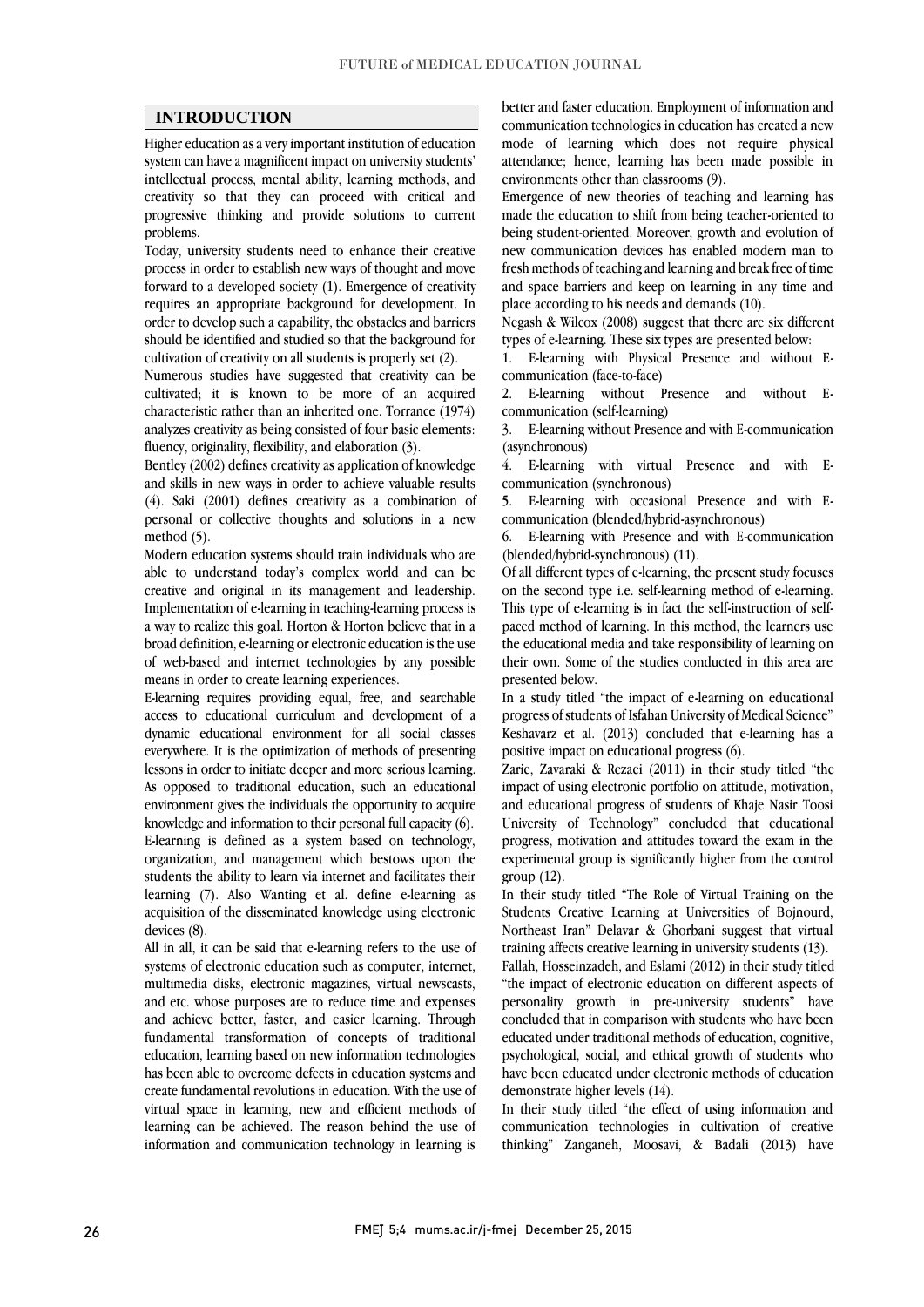suggested that use of information and communication technology generally improves the growth and develops creativity (15).

In a study of the effect of e-learning on students' creativity, Banihashem, Farokhi Tirandaz, Shahalizadeh, & Mashhadi (2014) have concluded that e-learning is considered to be a component which positively affects students' creativity (16). Badali, Dana Mazra'e, Herfeh-Doost (2013) have conducted a study titled "the impacts of using electronic portfolio in students' creativity". The results of this study indicate the effectiveness of using electronic portfolio on creativity and its dimensions (fluency, flexibility, originality, and elaboration) (17).

In a research titled "The Effects of Multimedia Education on learning and Retention in a Physiology Course" Zare et al. (2015) have concluded that compared to students who have been educated in traditional methods, students who are educated using multimedia method demonstrate higher levels of learning and retention (18). Some studies have suggested influence of e-learning in Medical Sciences (19, 20 and 21)

The present research aims to study the impact of e-learning on learning and creativity (fluency, originality, flexibility, and elaboration) of students of educational management in Hamadan Medical University. In accordance with this purpose, the research hypotheses are developed as follows: The first hypothesis: student in traditional methods of education and student who use electronic methods are significantly different in terms of learning levels.

The second hypothesis: student in traditional methods of education and student who use electronic methods are significantly different in terms of creativity (fluency, originality, flexibility, and elaboration).

## **METHODS**

The present study employs a quasi-experimental design which includes pretest-posttest and control group. The statistical population is consisted of all nursing students of Shahrekord University of Medical Sciences studying at the first semester of 2014-15; with the use of convenient sampling method sample, members have been assigned to two separate classes each containing 20 individuals. In a random process, one of the two classes is considered as the control group while the other is used as the experimental group. The Criterion for participation in the research has been sheer willingness to participate.

The present research employs two instruments of data collection.

1. The learning test: it is consisted of a pretest (with 0.84 reliability obtained from Cronbach's Alpha and with face validity confirmed by three experts in Physiology course) and a posttest (with 0.81 reliability obtained from Cronbach's Alpha and with face validity confirmed by three experts in Physiology course). Each test is consisted of 20 multiplechoice physiology questions in the field of nursing. The minimum score is 0, while the maximum score is 20.

2. The multimedia physiology educational software: the content of this software program includes physiology lessons in the nursing field of study. The program is designed by educational technology experts and its validity has been confirmed. This software program which is based on personal and individual learning has been purposefully designed for the experimental group. In fact, the control group learns the physiology educational materials through lecture method while the experimental group learns the same material via multimedia educational software program. 3. Abedi creativity questionnaire: this questionnaire has been designed by Abedi in 1993 and is consisted of 60 triple-choice items. This questionnaire is constructed based on Torrance theory about creativity; it measures creativity in four dimensions of fluency (the ability to produce numerous and abundant ideas; questions 1 to 22; the scores ranging from 22 to 66), originality (the ability to produce new and unusual ideas; questions 23 to 33; the scores ranging from 11 to 33), elaboration (the ability to payattention to details; questions 50 to 60; the scores ranging from 11 to 33), and flexibility (the ability to produce ideas using various and diverse methods; questions 34 to 49; the scores ranging from 16 to 48). This questionnaire has been selected due to its credibility and widespread use. The questionnaire's reliability in measurement of the four dimensions of fluency, originality, flexibility, and elaboration equals 0.87, 0.81, 0.89, and 0.86, respectively (22). At the beginning, both control and experimental group have been pretested on physiology lessons using Abedi's Creativity test. Then, the control group learns the physiology lessons through lectures, while the experimental group learns the same material through five one-hour sessions of multi-media education. For the control group the traditional lecture method has been employed while the experimental group has been educated using multimedia methods designed based on personal learning. Then, both groups are post-tested on physiology lessons using Abedi's Creativity test. The obtained data is analyzed using independent T-test and SPSS software Ver.18. It should be noted that all the subjects have been completely aware and willing to participate in the research.

# **RESULTS**

The descriptive statistics of the control and experimental groups are presented in table 1.

The first hypothesis: student in traditional methods of education and student who use electronic methods are significantly different in terms of learning levels.

As demonstrated in table 2, in the pre-test phase the mean scores of the students shows no significant difference (sig=  $0.678$ ). However, considering the mean scores obtained in post-test phase, mean scores obtained by the two groups are significantly different ( $sig=0.001$ ). This means that the use of electronic education affects the learning in the experimental group.

The second hypothesis: student in traditional methods of education and student who use electronic methods are significantly different in terms of creativity (fluency, originality, flexibility, and elaboration).

As demonstrated in table 3, mean and standard deviation of the

| Table 1. Descriptive statistics of the subjects |        |              |  |  |  |  |  |
|-------------------------------------------------|--------|--------------|--|--|--|--|--|
| <b>Frequency</b>                                | Number | Group        |  |  |  |  |  |
| 20                                              | 20     | Control      |  |  |  |  |  |
| 20                                              | 20     | Experimental |  |  |  |  |  |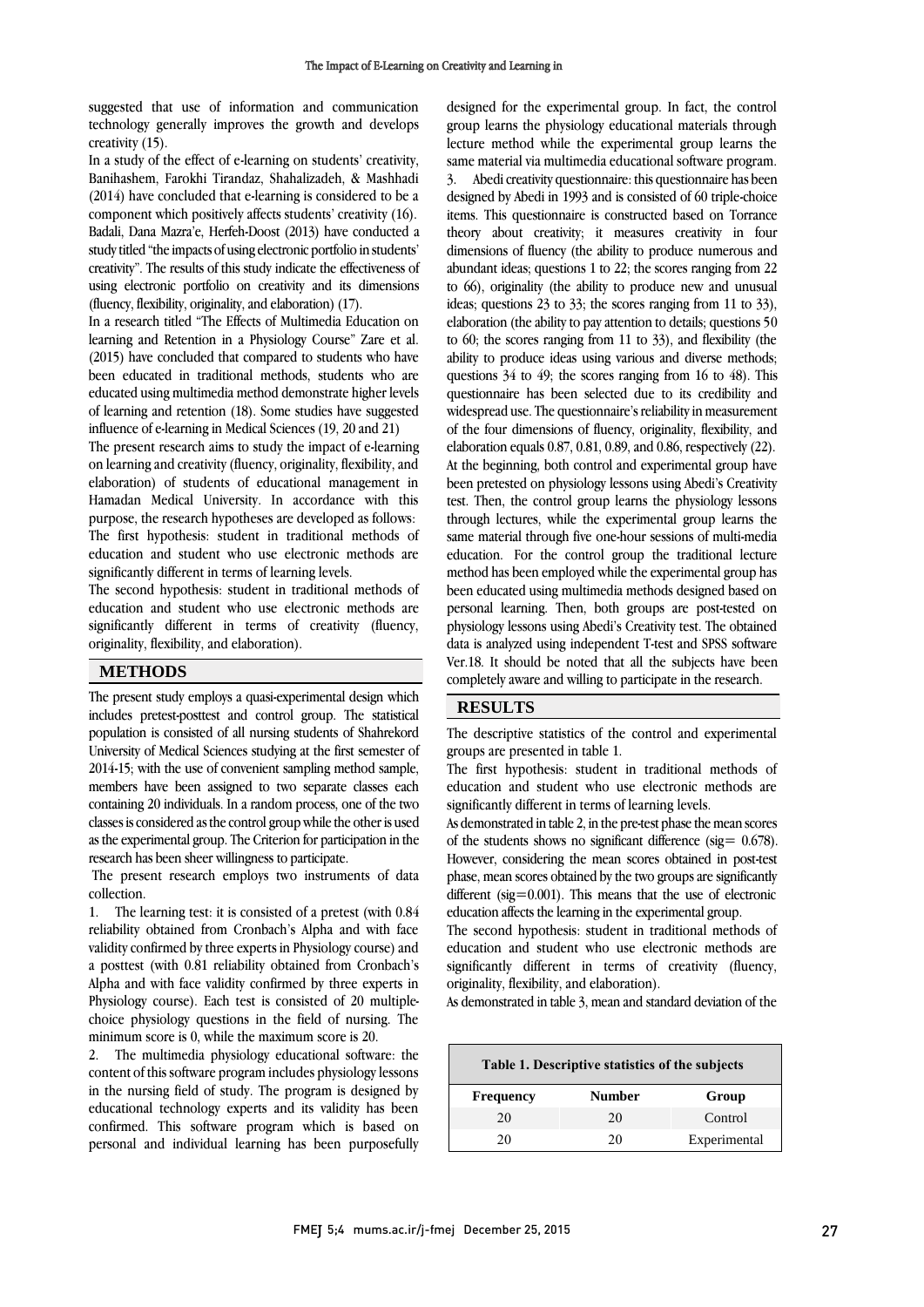| Table 2. Results of independent T-test of participants' mean scores in learning test |       |     |                       |      |              |             |  |
|--------------------------------------------------------------------------------------|-------|-----|-----------------------|------|--------------|-------------|--|
| p-value                                                                              |       | D.f | <b>Std.</b> deviation | Mean | Group        | <b>Test</b> |  |
| 0.678                                                                                |       | 38  | 1.42                  | 8    | Control      | Pre-test    |  |
|                                                                                      | 0.168 |     | 1.52                  | 9    | Experimental |             |  |
| 0.001                                                                                | 4.32  | 38  | 1.30                  |      | Control      | Post-test   |  |

| Table 3. Mean and standard deviation of the participants' scores in pretest and posttest of creativity |                   |        |                |                   |             |                   |      |                                          |      |                   |
|--------------------------------------------------------------------------------------------------------|-------------------|--------|----------------|-------------------|-------------|-------------------|------|------------------------------------------|------|-------------------|
|                                                                                                        | <b>Dimensions</b> |        | <b>Fluency</b> |                   | Originality |                   |      | <b>Elaboration</b><br><b>Flexibility</b> |      |                   |
| <b>Test</b>                                                                                            | Groups            | Number | Mean           | Std.<br>deviation | Mean        | Std.<br>deviation | Mean | Std.<br>deviation                        | Mean | Std.<br>deviation |
| <b>Pre-test</b>                                                                                        | Control           | 20     | 6              | 0.65              |             | 1.30              | 9    | 1.30                                     |      | 1.45              |
|                                                                                                        | Experimental      | 20     | 7              | 0.78              | 8           | 1.60              | 10   | 0.73                                     | 8    | 1.30              |
|                                                                                                        | Control           | 20     | 6.80           | 0.73              | 9.20        | 1.42              | 10   | 1.30                                     | 7.80 | 1.11              |
| Post-test                                                                                              | Experimental      | 20     | 12             | 0.71              | 12          | 1.20              | 14   | 1.48                                     | 12   | 1.39              |

| Table 4. Results of the independent T-test of creativity in control and experimental group at pretest and<br>posttest |               |                   |                   |              |             |                   |      |    |              |           |
|-----------------------------------------------------------------------------------------------------------------------|---------------|-------------------|-------------------|--------------|-------------|-------------------|------|----|--------------|-----------|
| <b>P-Value</b>                                                                                                        | T             | Std.<br>deviation | <b>Mean score</b> | Group        | <b>Test</b> | <b>Dimensions</b> |      |    |              |           |
| 0.657                                                                                                                 | 0.178         | 1.20              | 8                 | Control      | Pre-test    |                   |      |    |              |           |
|                                                                                                                       |               | 1.35              | $\overline{7}$    | Experimental |             | Fluency           |      |    |              |           |
|                                                                                                                       | 0.001<br>4.67 | $\mathbf{1}$      | 8.20              | Control      |             |                   |      |    |              |           |
|                                                                                                                       |               | 1.78              | 13                | Experimental | Post-test   |                   |      |    |              |           |
| 0.568                                                                                                                 |               | 0.81              | 6                 | Control      |             | Originality       |      |    |              |           |
|                                                                                                                       | 0.345         | 0.81              | 6.13              | Experimental | Pre-test    |                   |      |    |              |           |
|                                                                                                                       | 8.87<br>0.001 | 0.78              | 7.80              | Control      |             |                   |      |    |              |           |
|                                                                                                                       |               |                   |                   |              |             |                   | 0.69 | 11 | Experimental | Post-test |
|                                                                                                                       |               | $\mathbf{1}$      | 9.50              | Control      | Pre-test    |                   |      |    |              |           |
| 0.354                                                                                                                 | 0.679         | 0.90              | 10                | Experimental |             |                   |      |    |              |           |
|                                                                                                                       | 0.001<br>4.73 | 1.45              | 10                | Control      |             | Flexibility       |      |    |              |           |
|                                                                                                                       |               | 1.65              | 14                | Experimental | Post-test   |                   |      |    |              |           |
|                                                                                                                       |               | 7<br>1.30         | Control           |              |             |                   |      |    |              |           |
| 0.430                                                                                                                 | 0.654         | 1.23              | 8                 | Experimental | Pre-test    | Elaboration       |      |    |              |           |
|                                                                                                                       |               | 1.30              | 8                 | Control      |             |                   |      |    |              |           |
| 0.001                                                                                                                 | 4.23          | 1.45              | 12                | Experimental | Post-test   |                   |      |    |              |           |

control and experimental groups' scores on fluency, originality, flexibility, and elaboration in the pre-test phase are not much different from each other. However mean and standard deviation of the scores obtained by the two groups in the posttest phase are considerably different. The post- test scores of the experimental group have significantly increased. Therefore it can be said that the use of electronic education affects students' creativity (fluency, originality, flexibility, and elaboration).

As indicated in table  $\overline{4}$ , in pretest phase there is no significant difference between scores of fluency, flexibility, originality, and

elaboration. However, considering the mean scores in post-test phase, the scores of fluency, originality, flexibility, and elaboration are significantly different in control and experimental group. Therefore it can be said that the use of electronic education improves students' creativity (fluency, originality, flexibility, and elaboration) in the experimental group.

# **DISCUSSION**

The purpose of the present research is to study the impact of electronic education on learning and creativity in physiology